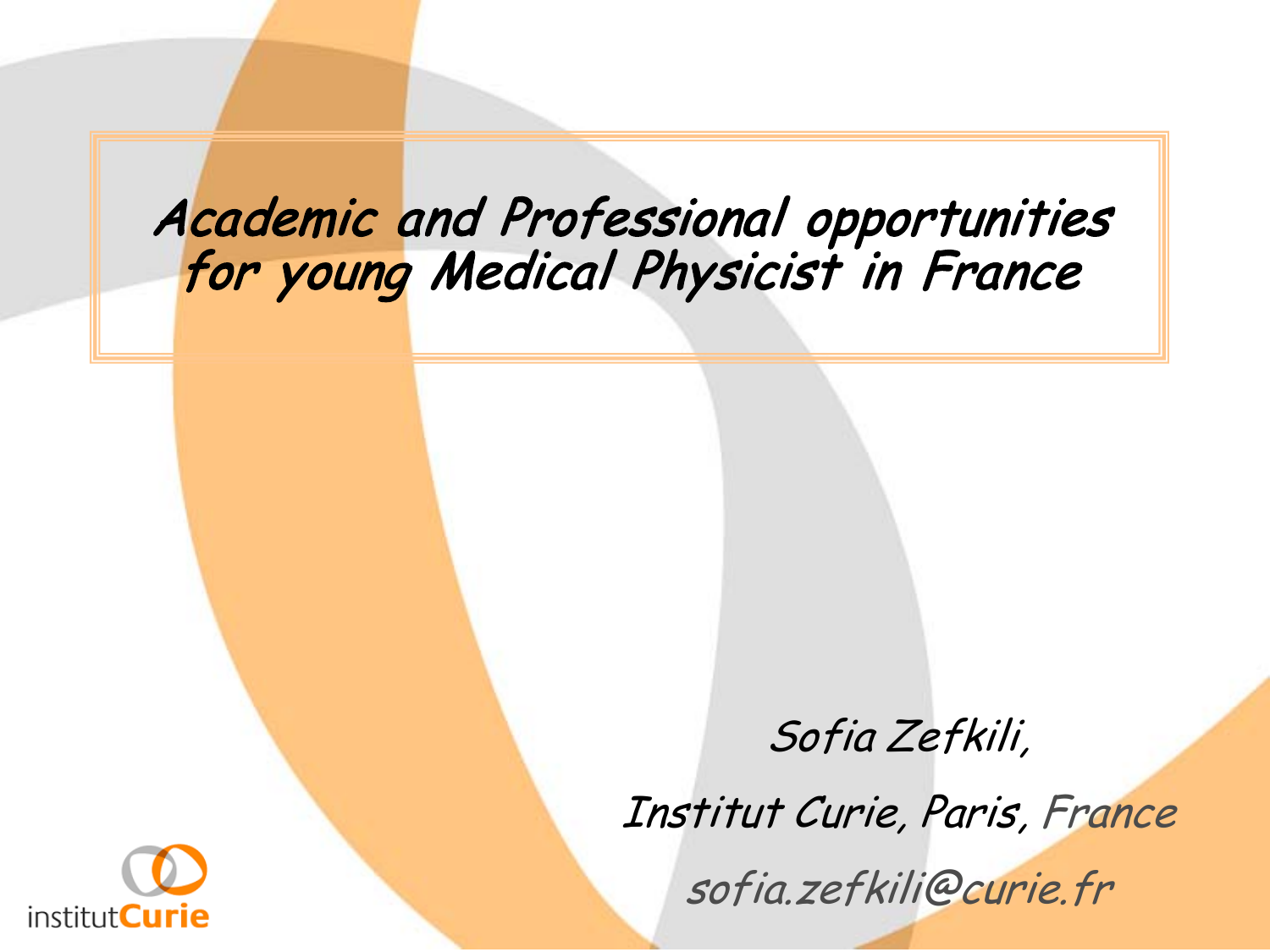#### **Introduction**

 Medical Physicist is the professional who works in a hospital environment and is a member of a clinical team.

Medical physicist works in all areas of competence :

 Radiotherapy, Nuclear Medicine, Diagnostic Radiology, Radiation Protection

 French legislation has several decrees which define the role, the missions, the responsibilities and all the prerequisites in order to obtain the DQPRM diploma (professional license) to act as Medical Physicist.

• There is a professional register of medical physicists for the SFPM (national society) members.

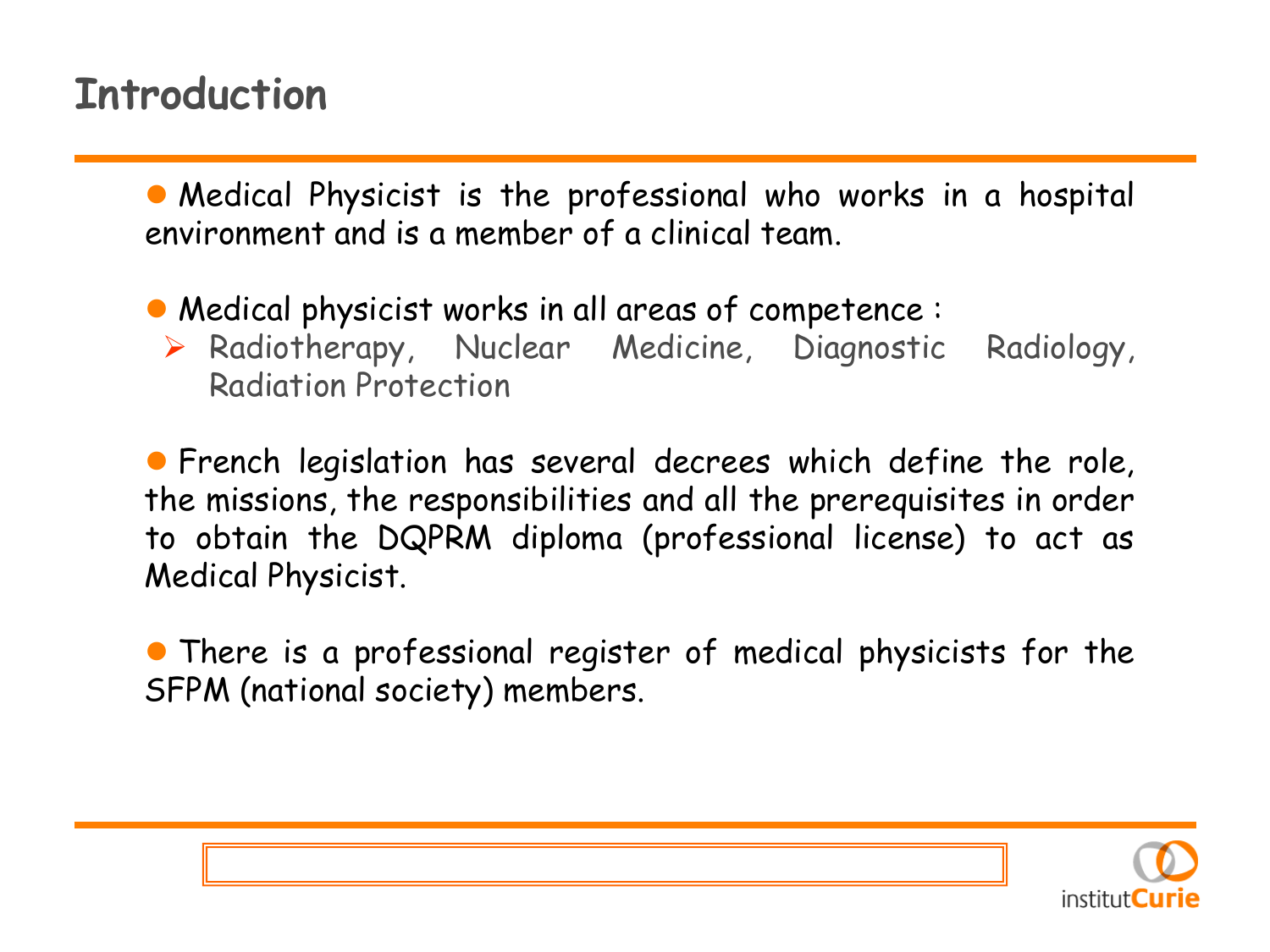The medical physicists ensures that equipment, data and calculation methods used in determining and delivering the doses and activity levels administered to the patient in any procedure of radiation exposure are appropriate and used as provided in the Code of Public Health (Articles R. 1333-59 to R. 1333-64;)

 Especially in radiotherapy, it ensures that the radiation dose received by patients corresponds to that prescribed one by the physician.

 In addition, it shall estimate the dose received by the patient during diagnostic procedures performed according to the protocols provided for (Article R. 1333-69 of the Code).

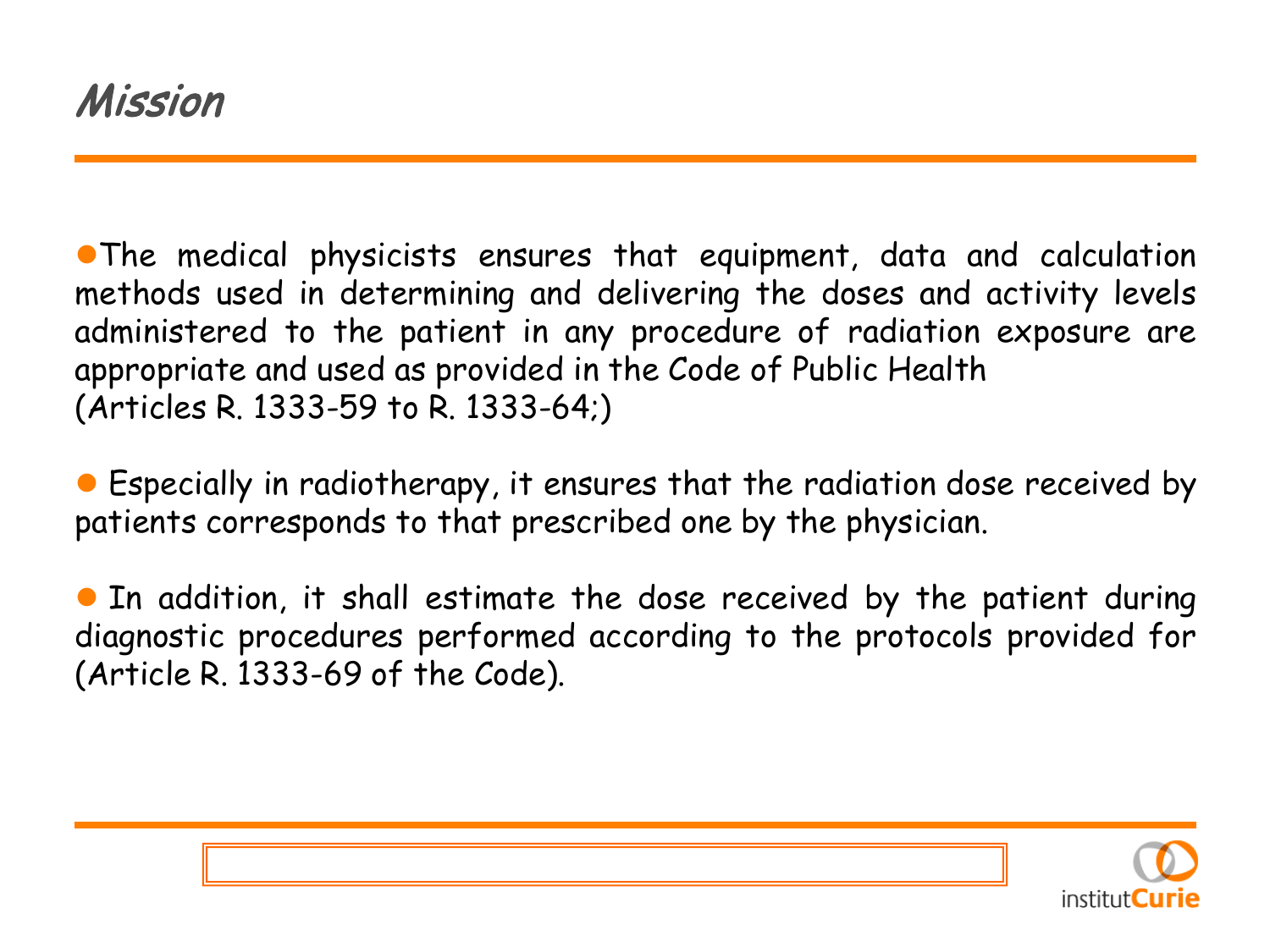#### Responsibilities

- The role of medical physicist is defined by an ordinance of consists of :
- Clinical dosimetry, and treatment planning,
- Quality control of equipment and procedures,
- Hazard reports and quality assurance control checks,
- Radiation protection of personnel,
- Radiation protection of hospital environment, and public,
- Dose estimation received by patients and personnel,
- Optimization of imaging methods,
- Identification and management of risks associated with any procedure related to ionizing radiation.
- Training of several health professionals as doctors, medical physicists, radiologists, technicians and nurses

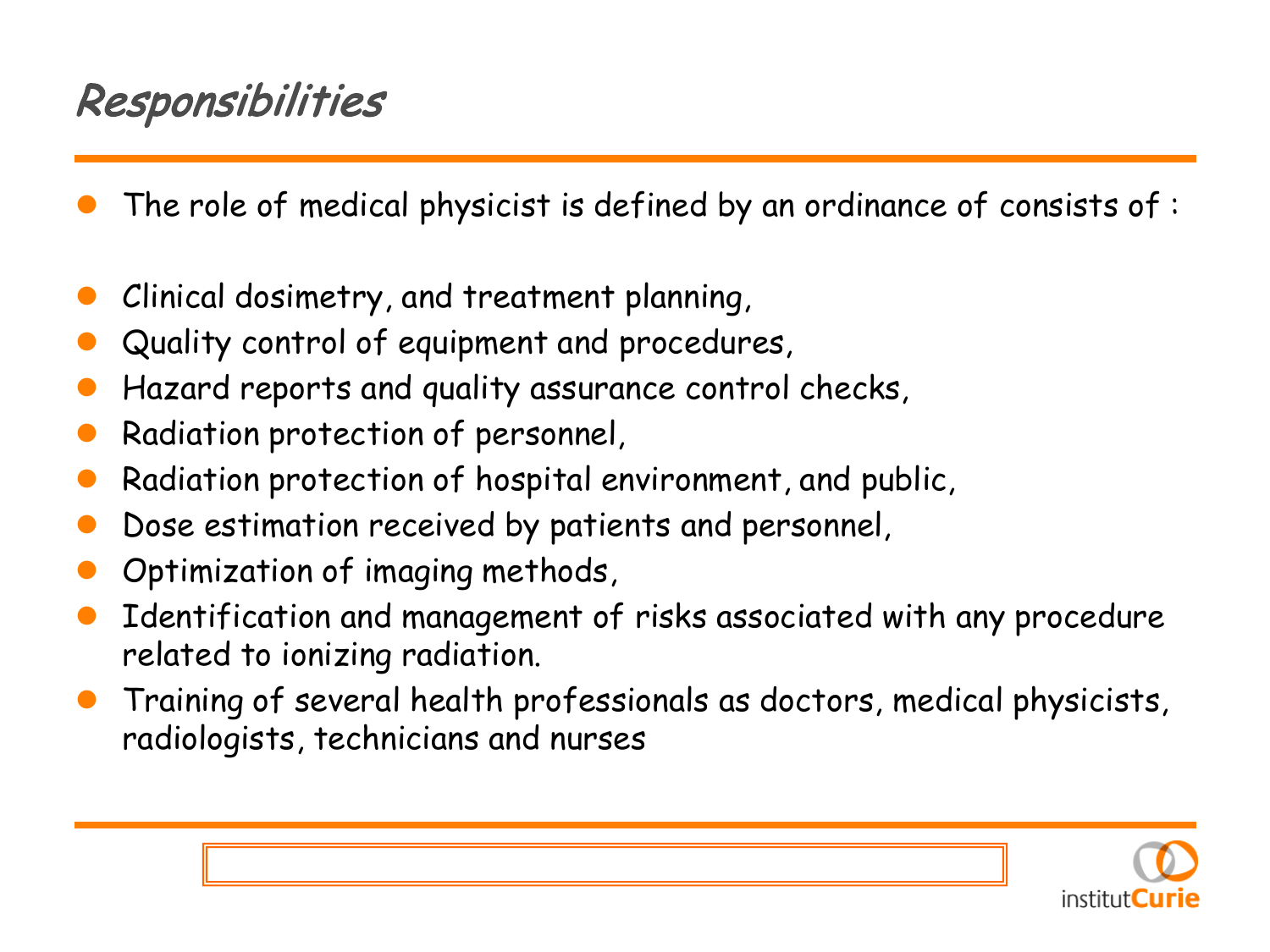#### How can you become a Medical Physicist in France

- The basic educational requirement to enter Medical Physics is a university master degree. (5 years)
- To work as qualified/specialist medical physicist in hospital environment requires the DQPRM diploma

(Diplôme de qualification en Physique Radiologique et Médicale)

- 7 Medical physics Masters are recognized compatible with the exercise of the medical Physicist missions and allow to access to the selection tests for the DQPRM diploma. See LegiFrance site :
- **[https://www.legifrance.gouv.fr/affichTexte.do;jsessionid=?cidTexte](https://www.legifrance.gouv.fr/affichTexte.do;jsessionid=?cidTexte=JORFTEXT000027666417&dateTexte=&oldAction=rechJO&categorieLien=id) [=JORFTEXT000027666417&dateTexte=&oldAction=rechJO&categori](https://www.legifrance.gouv.fr/affichTexte.do;jsessionid=?cidTexte=JORFTEXT000027666417&dateTexte=&oldAction=rechJO&categorieLien=id) [eLien=id](https://www.legifrance.gouv.fr/affichTexte.do;jsessionid=?cidTexte=JORFTEXT000027666417&dateTexte=&oldAction=rechJO&categorieLien=id)**

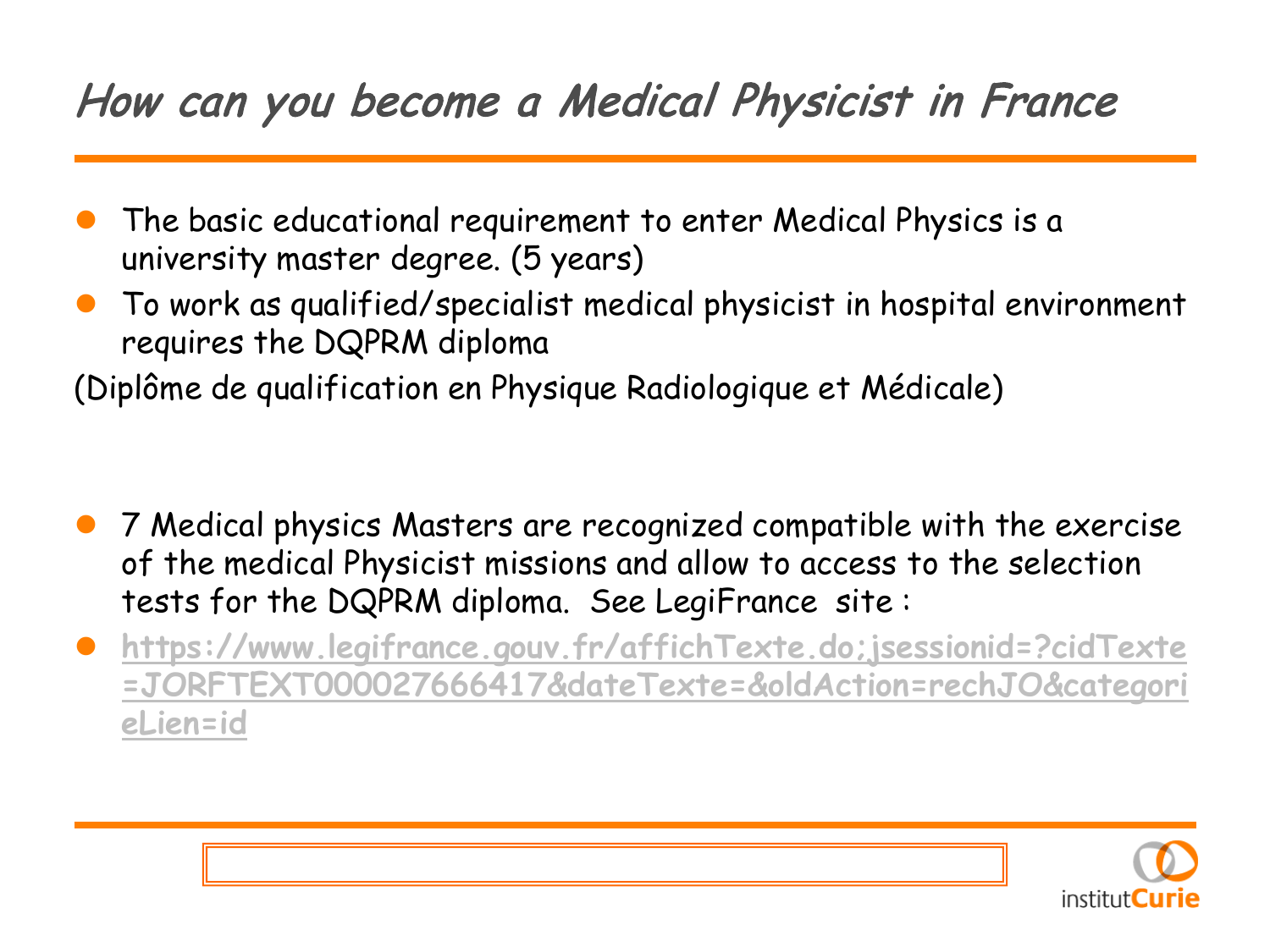- **Academic Institution: INSTN** (National Institute of Nuclear Science and Techniques)
	- **Partners: - FSMP** (French Society of Medical Physics),
		- **- Institut Gustave Roussy**
- **OInformations**

http://www-instn.cea.fr/formations/diplomes-et-titres/liste-desdiplomes-et-titres/diplome-de-qualification-en-physiqueradiologique-et-medicale-dqprm,13.html

The INSTN lays down detailed rules for the evaluation and admits candidates after assessing the suitability to stand for selection tests.

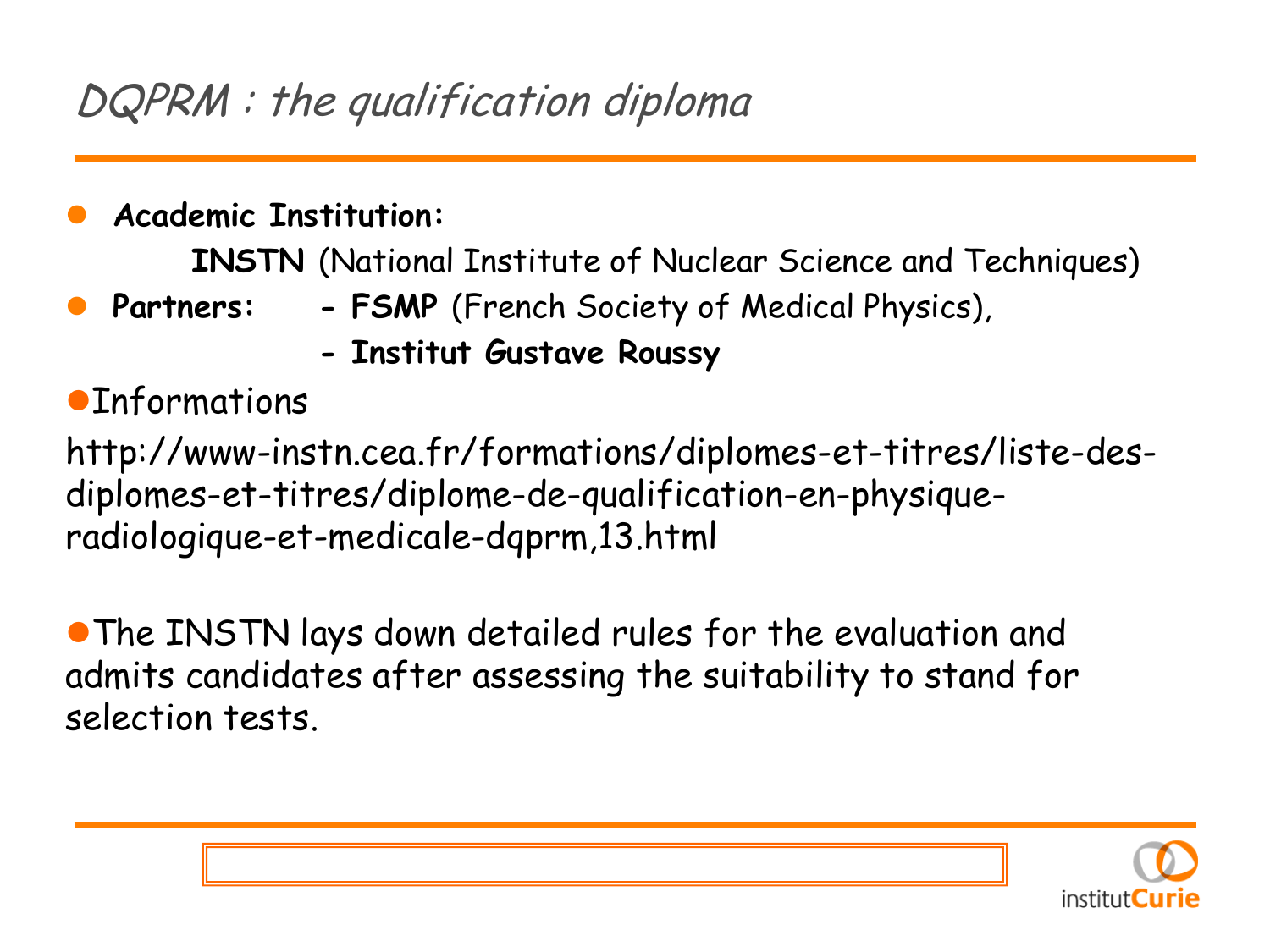Admission to qualification training is competitive.

- Are allowed to stand in the selection tests:
	- Candidates holding one of 7 Master degrees listed under section 1 of the order of the 1st of July 2013.
	- $\triangleright$  Other candidates shall meet the following conditions:
		- $\checkmark$  hold at least a master's degree or equivalent level diploma, which includes specialized courses in physics and dosimetry of ionizing radiation in medical applications.
		- have received initial and/or continuous, or evidence of professional experience covering all or part of the areas of physics and radiation dosimetry and the field of medical imaging techniques.

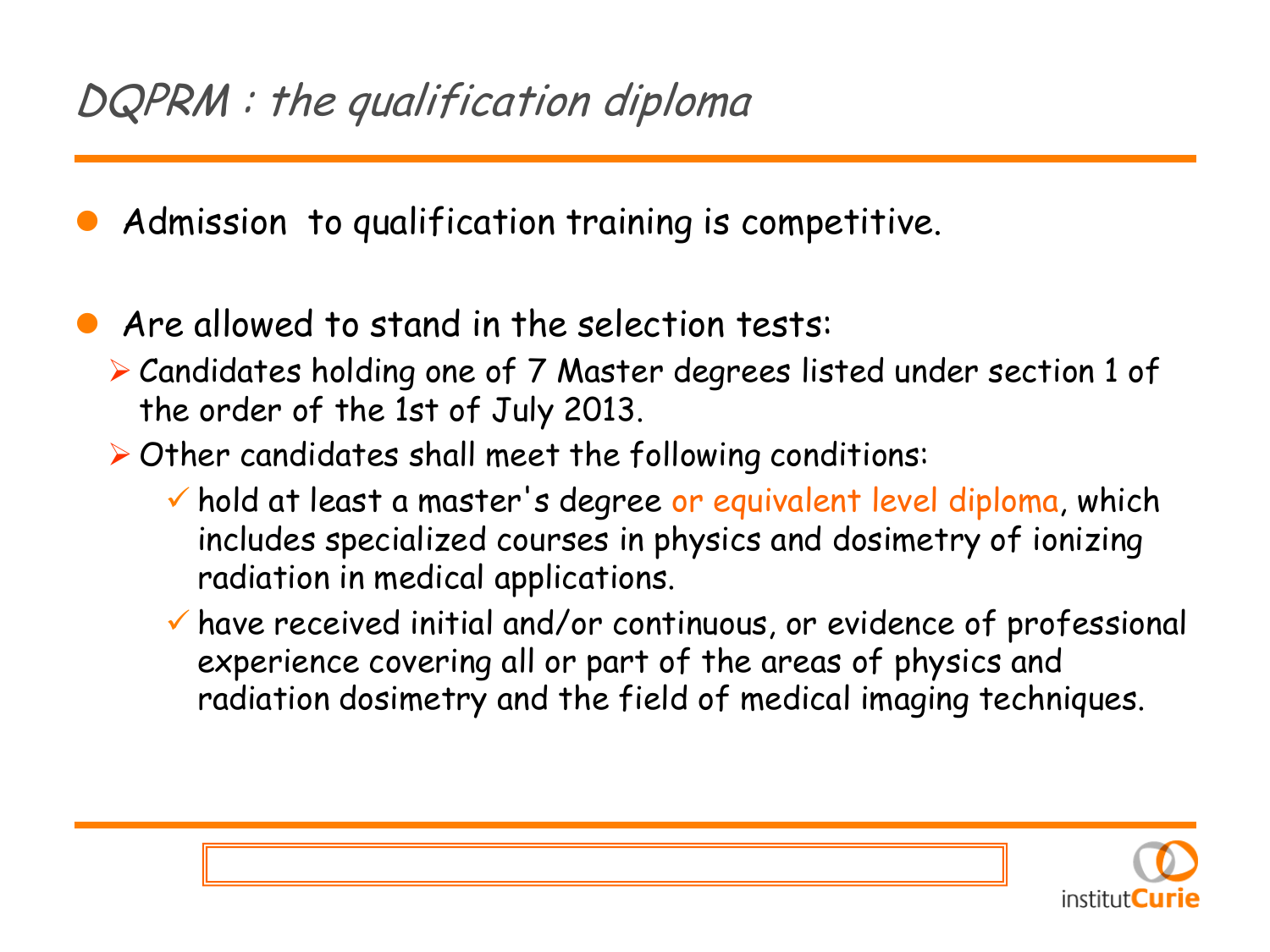The training is carried out over two years. It alternately includes theoretical courses and periods of hospital training (residency).

#### Theorical courses

- Training includes two periods of theoretical courses, conducted at INSTN and Gustave Roussy Institute, spread over the two years of the training:
	- $\checkmark$  13 weeks between September and December of the first year, and
	- $\times$  7 weeks during the second year.
- The courses consist of:
	- $\triangleright$  general knowledge of the anatomy, pathology, radiation biology, statistics and mathematics,
	- $\triangleright$  specific modules of medical physics in radiation therapy, radiology, nuclear medicine and radiation protection.

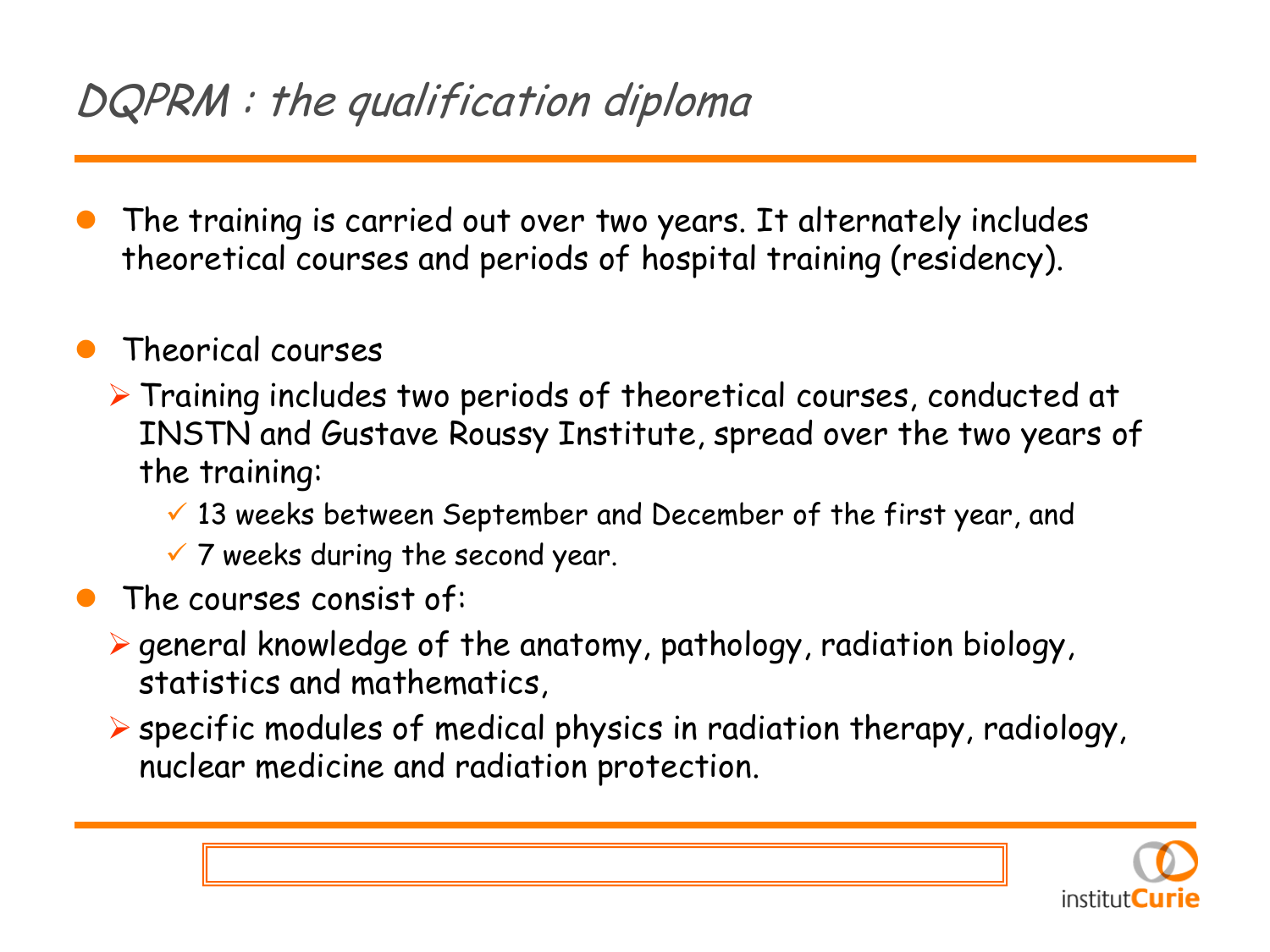- Residency
	- $\checkmark$  2 years in full equivalent time in one of the accredited hospitals.
	- About 30 hospitals are accredited from the Ministry of Health in France
	- $\checkmark$  The wages of residents is about 1800  $\epsilon$ .

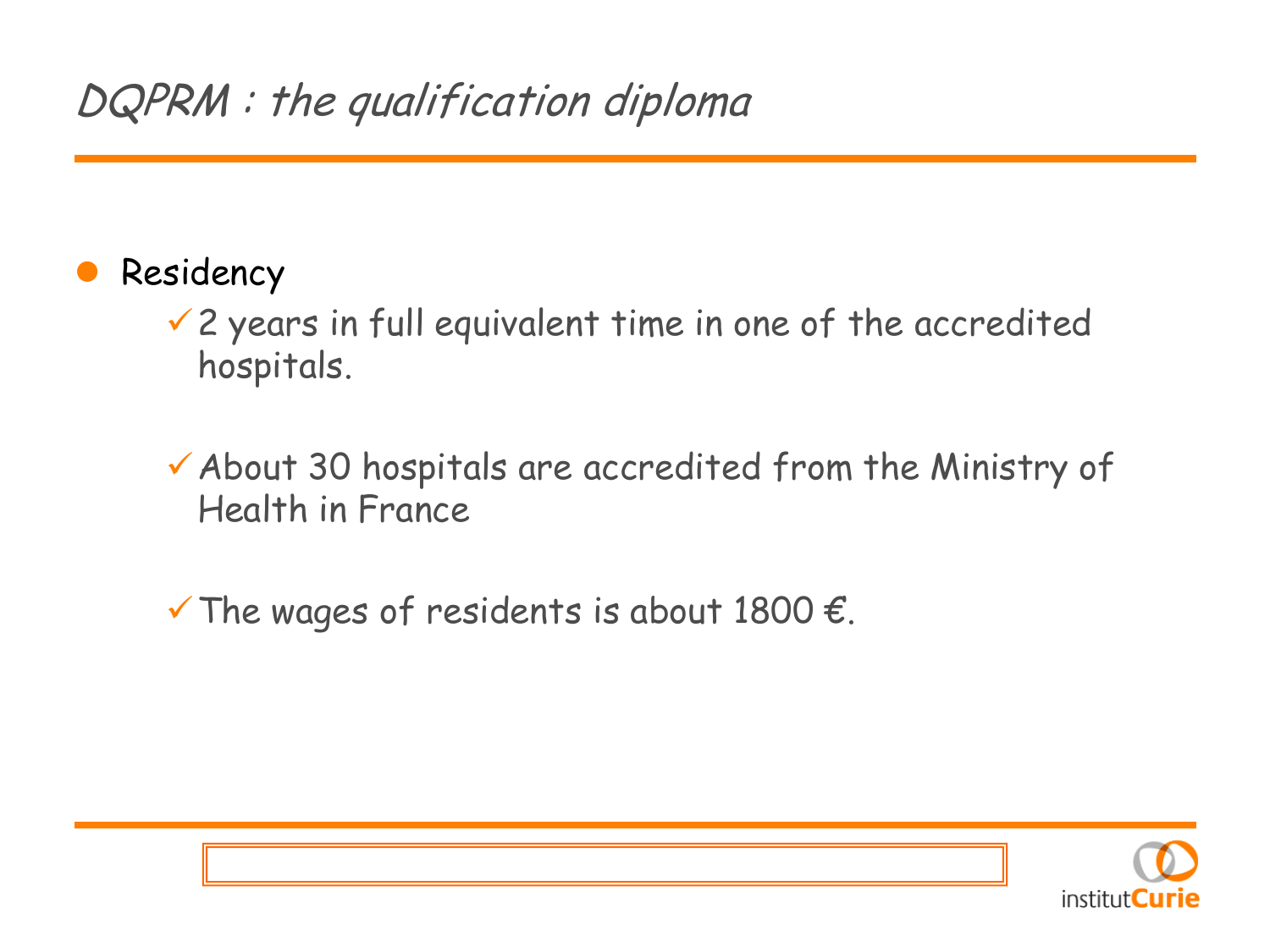Recognition of professional qualifications of foreign nationals for the exercise of Medical Physics missions in France

- The legal frame is given by the decree of 6/12/2011
- **[https://www.legifrance.gouv.fr/affichTexte.do;jsessionid=?ci](https://www.legifrance.gouv.fr/affichTexte.do;jsessionid=?cidTexte=JORFTEXT000027666417&dateTexte=&oldAction=rechJO&categorieLien=id) [dTexte=JORFTEXT000027666417&dateTexte=&oldAction=rec](https://www.legifrance.gouv.fr/affichTexte.do;jsessionid=?cidTexte=JORFTEXT000027666417&dateTexte=&oldAction=rechJO&categorieLien=id) [hJO&categorieLien=id](https://www.legifrance.gouv.fr/affichTexte.do;jsessionid=?cidTexte=JORFTEXT000027666417&dateTexte=&oldAction=rechJO&categorieLien=id)**
- **•** Persons, nationals of a country member of the European Union, who followed successfully an academic cycle of master degree and are holders of professional license or a diploma recognized by the member country.
- This professional license or diploma required by the competent authority of this country which regulates the access to the medical physicist profession allowing to act legally as Medical Physicist in this country.